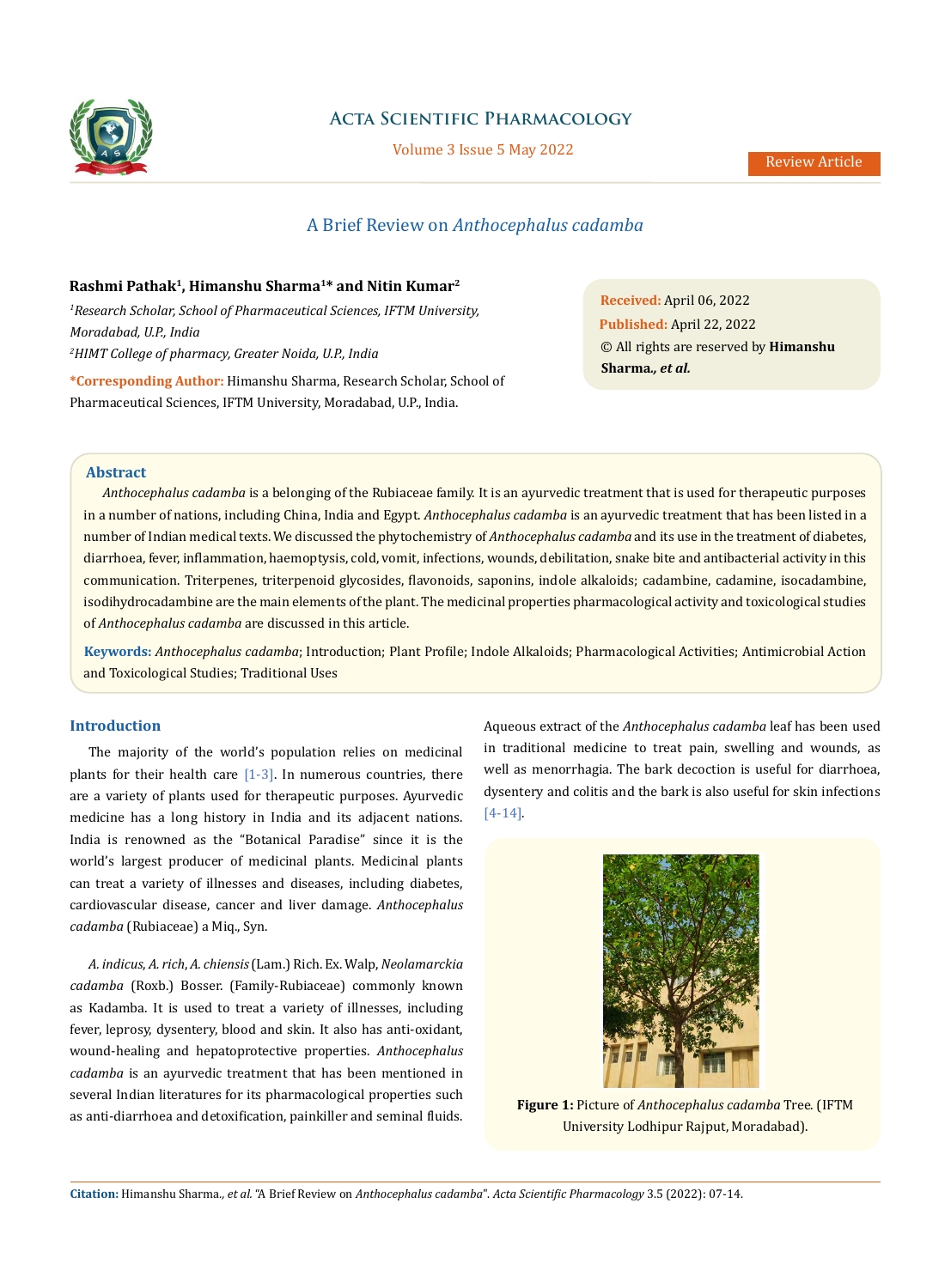### **Distribution**

Chota Nagpur (Bihar), Orissa, Andhra Pradesh, Andaman and Nicobar Islands, Karnataka, Kerala and Madhya Pradesh are among the Indian states where it may be found. It's also found in Thailand and Indochina, as well as the Malaysian Archipelago and Papua New Guinea<sup>[15]</sup>.

### **Plant profile**

#### **Plant description**

*Anthocephalus cadamba* is a bigger tree with a height of 20-45 metres and a trunk diameter of 100-160 cm. It has a broad crown and a straight cylindrical bole. At the age of four, kadam may begin to flower. It blooms in India from July to December. Flowers are bisexual [16].

### **Bark**

The bark of the young tree is smooth and light, whereas the bark of the older tree is tough. The bark is used to treat infections on the skin. When *Anthocephalus cadamba* bark is combined with water, honey and cumin, it is used to treat hoarseness of the throat (zeera). Orally, it is given to the patient. The use of freshwater for bathing, which keeps the skin smooth and free of infection [17].



**Figure 2:** Bark of *Anthocephalus cadamba* Tree. (IFTM University Lodhipur Rajput, Moradabad).

### **Leaf**

Leaves are glossy green, opposite, simple, more or less sessile to etiolate, ovate to elliptical and more or less sessile to etiolate (15-50 x 8-25 cm). Clustered inflorescence with terminal globose heads without bracteoles and sub sessile fragrant orange or yellow flowers; Flowers are bisexual and 5-merous, with a funnel-shaped calyx tube and a gamopetalous saucer-shaped corolla with a narrow tube and narrow lobes that imbricate in the bud. Stamens 5, filaments short and anthers basified, inserted on the corolla tube. Ovary inferior, binocular, sometimes 4-locular in the upper section, with a spindle-shaped stigma and style extruded. Fruits have four hollow or solid structures in their upper portions, allowing them to grow in numbers. Seeds that are trigonal or irregular in form.



**Figure 3:** Leaves of *Anthocephalus cadamba* Tree. (IFTM University Lodhipur Rajput, Moradabad).

### **Flower**

The blooms are small, orange-colour and arranged in a globose head with a diameter of 3-5 cm. Flowers are bisexual and 5-merous, with a funnel-shaped calyx tube and a gamopetalous saucer-shaped corolla with a narrow tube and narrow lobes that imbricate in the bud. Stamens 5, filaments short, anthers basifixed, placed on the corolla tube. Ovary inferior, binocular, sometimes 4-locular in the upper section, with a spindle-shaped stigma and style extruded. Vegetables are made from flowers.



**Figure 4:** Flower of *Anthocephalus cadamba* Tree.

08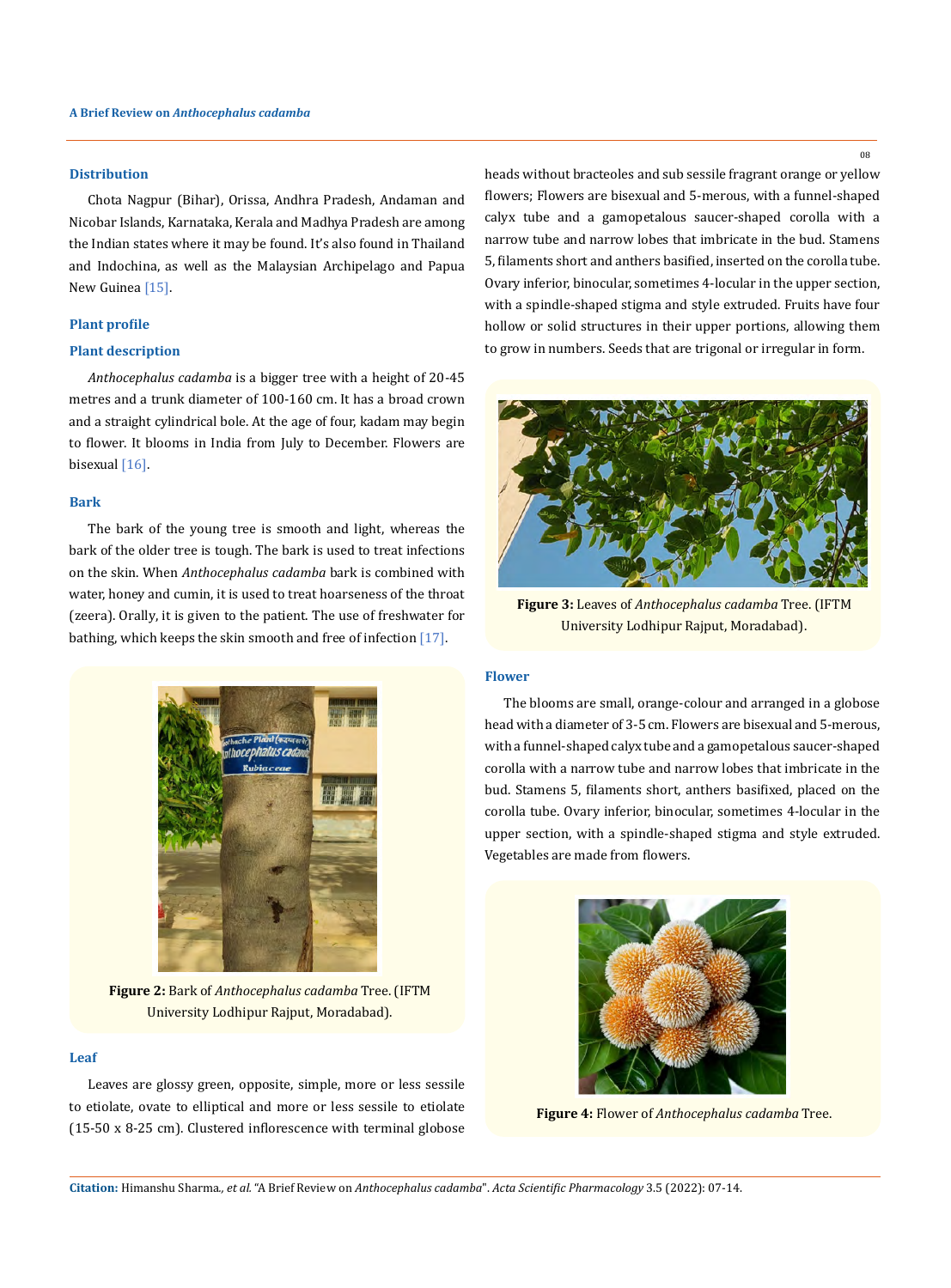## **Fruit**

Fruits are abundant, with four hollow or solid structures in their upper portions. When ripe, the fruits are meaty, orange, globose pseudocarps 5-7 cm in diameter and yellow [18-20].



**Figure 5:** Fruit of *Anthocephalus cadamba* Tree.

# **Scientific classification**

| <b>Botanical name</b> | Anthocephalus cadamba (Roxb.) Miq. |  |
|-----------------------|------------------------------------|--|
| Family                | Rubiaceae                          |  |
| Subfamily             | Cinchonoideae                      |  |

### **Table 1**

### **Taxonomical Classification**

| <b>Kingdom</b>  | <b>Plantae</b> |
|-----------------|----------------|
| Division        | Magnoliophyta  |
| Class           | Magnoliopsida  |
| Order           | Gentianales    |
| Family          | Rubiaceae      |
| Genus           | Anthocephalus  |
| Species         | Cadamba        |
| Vernacular Name | Kadamb         |

**Table 2**

# **Vernacular names of Anthocephalus cadamba**

| <b>Language</b> | <b>Name</b>        |
|-----------------|--------------------|
| Hindi           | Kadam, Kadamba     |
| Gujarati        | Kadamb, Kadam      |
| Sanskrit        | VrttaPuspa, Priyka |
| English         | Wild cinchona      |

| Marathi   | Kadamb                                    |
|-----------|-------------------------------------------|
| Punjabi   | Kadamb                                    |
| Assam     | Roghu, Kadam                              |
| Tamil     | Vellaikkatampu, Arattam,<br>Kadappai      |
| Malayalam | Katampu, Attutekka                        |
| Kannada   | Kadambamara, Kadavala,<br>Neirumavinamara |
| Telugu    | Kadambamu, Kadimi<br>chettu               |
| Indonesia | Jabon                                     |
| Malaysia  | Kalempayan                                |
| Cambodia  | Thkoow                                    |

**Table 3**

### **Synonyms**

- • *Anthocephalus chinensis* (Lamk.) A. Rich. ex Walp.
- • *Sarcocephalus cadamba* (Roxb.) Kurz.
- • *Anthocephalusma crophyllus* (Roxb.) Havil.
- • *Anthocephalus indicus* A. Rich.
- • *Nauclea cadamba* (Roxb.)
- • *Anthocephalus morindae* folius Korth.
- • *Neolamarckia cadamba* (Roxb.) Bosser

## **Analytical parameters of Anthocephalus cadamba**

| S. No | <b>Parameters</b>                 | <b>Result</b> |
|-------|-----------------------------------|---------------|
|       |                                   | Not more than |
| 1.    | Foreign matters                   | (nmt)         |
|       |                                   | 2%            |
| 2.    | Total ash                         | 8-9%          |
| 3.    | Acid-insoluble ash                | $0.6 - 1.5\%$ |
| 4.    | Water-soluble ash                 | $2 - 2.5%$    |
| 5.    | Sulfated ash                      | $4 - 4.5%$    |
| 6.    | Alcohol-soluble extractive values | $4 - 6%$      |
| 7.    | Water-soluble extractive values   | $4.5 - 5.0\%$ |

**Table 4**

09

**Citation:** Himanshu Sharma*., et al.* "A Brief Review on *Anthocephalus cadamba*". *Acta Scientific Pharmacology* 3.5 (2022): 07-14.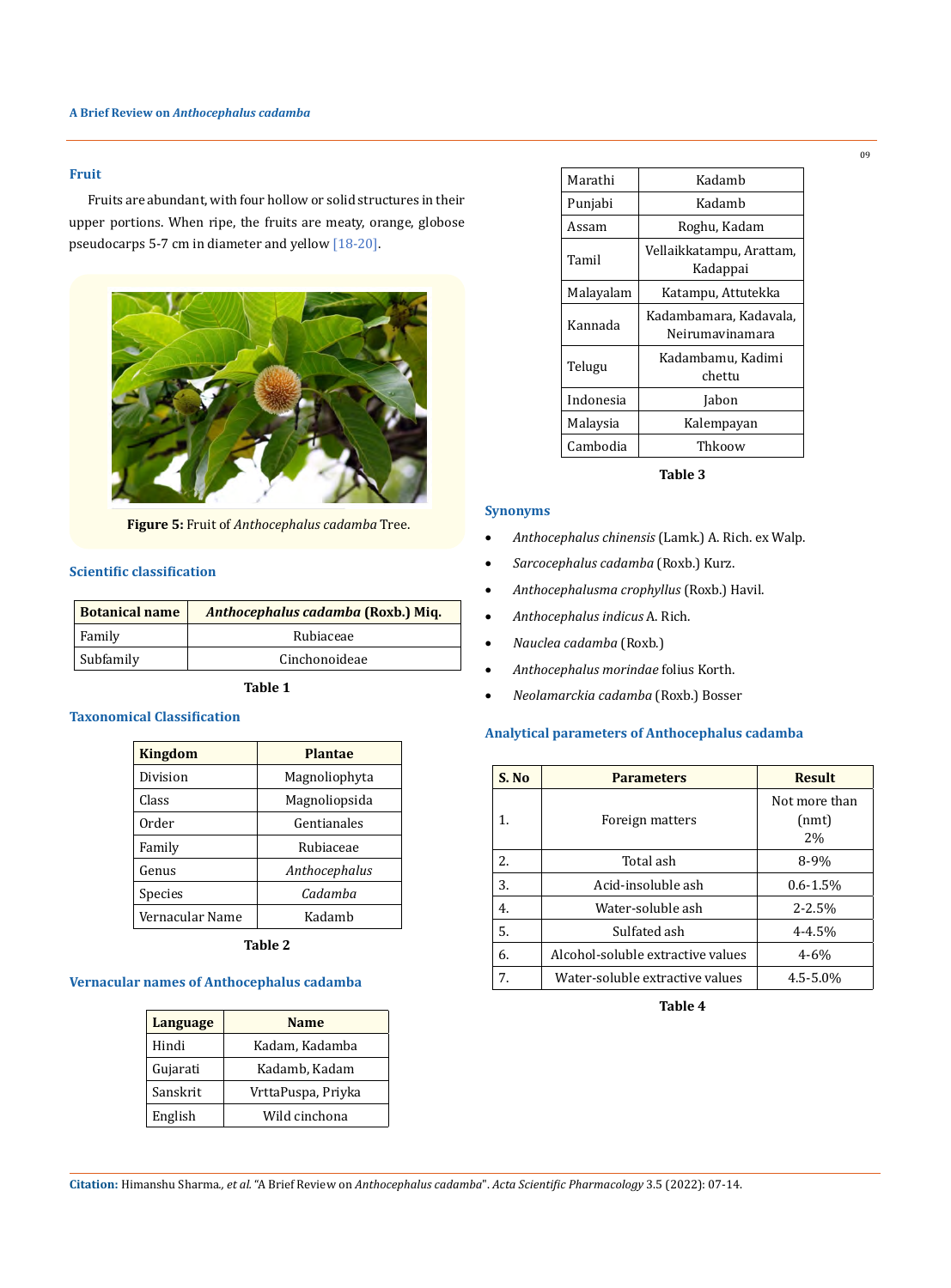# **Chemical constituents** [21-25]

## **Bark Astringent, Tannins** Stem Triterpenic acid, cadambagenic acid, quinovic acid, β sitosterol Leaf Glycosidicindole alkaloids; cadambine, 3α dihydrocadambineisodihydrocadambine and two related non-glycosidic alkaloids; cadamine and isocadamine Fruit Essential oil and the main constituents of oils are linalool, geraniol, geranyl acetate, linalyl acetate, α-selinene, 2-nonanol, β-phellandrene, α-bergamottin, p-cymol, curcumene, terpinolene, camphene and myrcene. Whole Plant Indole alkaloids, terpenoids, sapogenins, saponins, terpenes, steroids, fats and reducing sugars. Seeds The seeds of *Anthocephalus indicus* composed of water-soluble polysaccharides D-xylose, D-mannose and D-glucose in the molar ratio 1:3:5.

**Table 5**



**Figure 6**

# **Properties**

| <b>Taste</b>                | <b>Bitter</b> |
|-----------------------------|---------------|
| <b>Qualities</b>            | Dry in Nature |
| Potency                     | Cold          |
| <b>Specification Action</b> | Pain Reliefs  |
|                             |               |

**Table 6**

# **Ayurvedic uses**

# **Santals**

| S.<br>No. | Part                      | <b>Use</b>                                                                                                                                                                                                                                                        |
|-----------|---------------------------|-------------------------------------------------------------------------------------------------------------------------------------------------------------------------------------------------------------------------------------------------------------------|
| 1.        | Bark                      | Paste is given to the patients of<br>continuous<br>fever to drink, juice squeezed out from<br>the<br>paste obtained by grinding this bark<br>along with<br>barks of mango tree and sal tree is<br>given to the<br>patient of cholera with a little shell<br>lime; |
| 2.        | Decoction of<br>stem-bark | Given to the patient of dyspepsia;                                                                                                                                                                                                                                |
| 3.        | Leaf                      | To cover sores and wounds, Juice of<br>leaf with<br>common salt: in stomach pain.                                                                                                                                                                                 |

**Table 7**

## **Shukla Yajurveda**

| S. No. | Part       | <b>Use</b>                                                                                           |
|--------|------------|------------------------------------------------------------------------------------------------------|
| 1.     | Bark       | Strengthens body and removes fever,<br>in rectifying defects of semen, to cure<br>urinary troubles;  |
| 2.     | Leaf       | Cures pimples and wounds, analgesic;                                                                 |
| 3.     | Leaf-juice | Stops burning sensation of palms and feet<br>and scaling off of skin; Extract of leaf: for<br>gurgle |
|        | Fruit      | Good to quench thirst during high fever                                                              |

**Table 8**

### **Shushrutasamhita**

| S. No | Part | <b>Use</b>                                                                                      |
|-------|------|-------------------------------------------------------------------------------------------------|
|       | Leaf | Analgesic, useful in diseases caused by<br>phlegm, rheumatism and in inflammation of<br>glands; |

**Table 9**

# **Medicinal and traditional uses**

- Diabetes Mellitus
- **Diarrhoea**
- Reducing Fever

10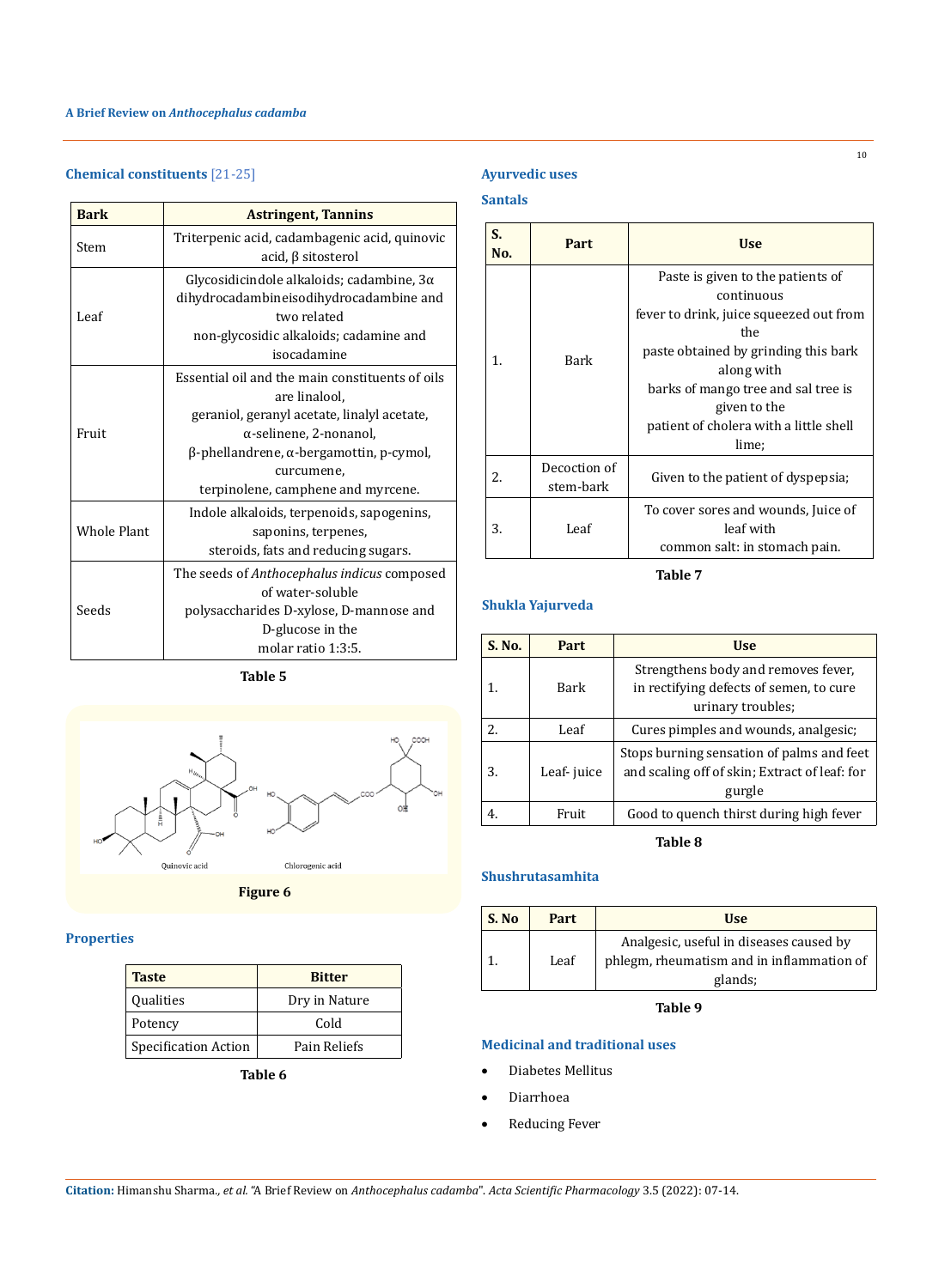- **Inflammation**
- • Cough
- • Vomiting
- • Wound
- • Haemoptysis
- **Ulcer**
- • Debility and Antimicrobial Activity.

### **Biological significance**

### **Anthelminthic activity**

*Cadamba's* anthelminthic activity has recently been discovered. Due to morphological and physiological similarities with human intestinal roundworm parasites, it was tested on adult Indian earthworms, Pheritima posthuma. Each group was given aqueous and ethanolic extracts of *Cadamba* mature bark in doses ranging from 10 mg/ml to 25 mg/ml, as well as a vehicle (piperazine citrate, 15 mg/ml, produced in 1% tween-80). It was discovered that paralysis and ultimate death of a single worm took over 4 hours. Here, paralysis was defined as the failure of a normal worm to recover in saline, whereas death was defined as the loss of motility followed by the fading of the worm's body colour  $[26-28]$ .

### **Antifungal activity**

*Cadamba's* antifungal properties have been established. They found that extracts from the *Cadamba'*s bark and leaves had antifungal activity against *Aspergillus fumigatus* and *Candida albicans*. They also discovered that the *Cadamba* leaf extract out performs the bark extract in terms of antifungal activity [29].

### **Antifilarial and antimalarial activities**

Malaria, dengue fever, chikungunya, filariasis and Japanese encephalitis are all mosquito-borne diseases that kill thousands of people each year in India and other developing nations. As a result, mosquito management is a major matter that must be addressed in order to improve the health and quality of life of the country's citizens and visitors. Due of growing resistance and revival against manmade pesticides, vector-borne illness management has failed. A number of studies have been published on the use of plant extracts to kill mosquito larvae [30-31].

#### **Antibacterial activity**

*Cadamba* fruit extracts, both alcoholic and aqueous, are shown to have significantly higher antibacterial activity against microorganisms (*Staphylococcus aureus, Escherichia coli, Pseudomonas aeruginosa, Micrococcus luteus, Bacillus subtilis, Staphylococcus aureus, Pseudomonas aeruginosa, Salmonella typhi, Klebsiella pneumonia, Proteus mirabilis, Candida albicans, Trichophytonrubrum, Asperagillus niger, Asperagillus flavus and Asperagillus nidulans*) [32-34].

#### **Pharmacological activities**

#### **Analgesic, antipyretic and anti-inflammatory activities**

*Anthocephalus cadamba* bark and leaf extracts have analgesic, antipyretic and anti-inflammatory properties. At different concentrations (50, 100, 300 and 500 mg/kg), the defatted aqueous extract of *Anthocephalus cadamba* leaves demonstrated considerable analgesic and anti-inflammatory effects. Some researchers effectively investigated the methanolic extract of *Anthocephalus cadamba* bark for analgesic, antipyretic and antiinflammatory properties [35-38].

### **Antidiabetic activity**

In alloxan (120-150 mg/kg) induced diabetic rats, an alcoholic extract of the stem bark of *Anthocephalus cadamba*, syn. *Neolamarckia cadamba*, was found to have antidiabetic (hypoglycemic) potential, alleviating symptoms such as weariness and discomfort. The presence of flavonoids, which stimulate insulin secretion or have an insulin-like effect, is assumed to be responsible for the effectiveness of the 400-500 mg/kg extract of medicine in the treatment of diabetes in experimental trials. The alcoholic and aqueous extracts of *Anthocephalus cadamba* roots had anti-diabetic effect when administered at a dose of 400 mg/kg body weight to normoglycemic and alloxan-induced hyperglycaemic rats [39-41].

#### **Antidiarrhoeal activity**

The dry hydroethanolic extract (200-500 mg/kg) of *Anthocephalus cadamba* flowering tops reduced the frequency of faecal dropping in castor oil-induced diarrhoea in mice in a dosedependent manner. The extract also caused a dose-dependent decrease in the formation of intestinal fluids [42].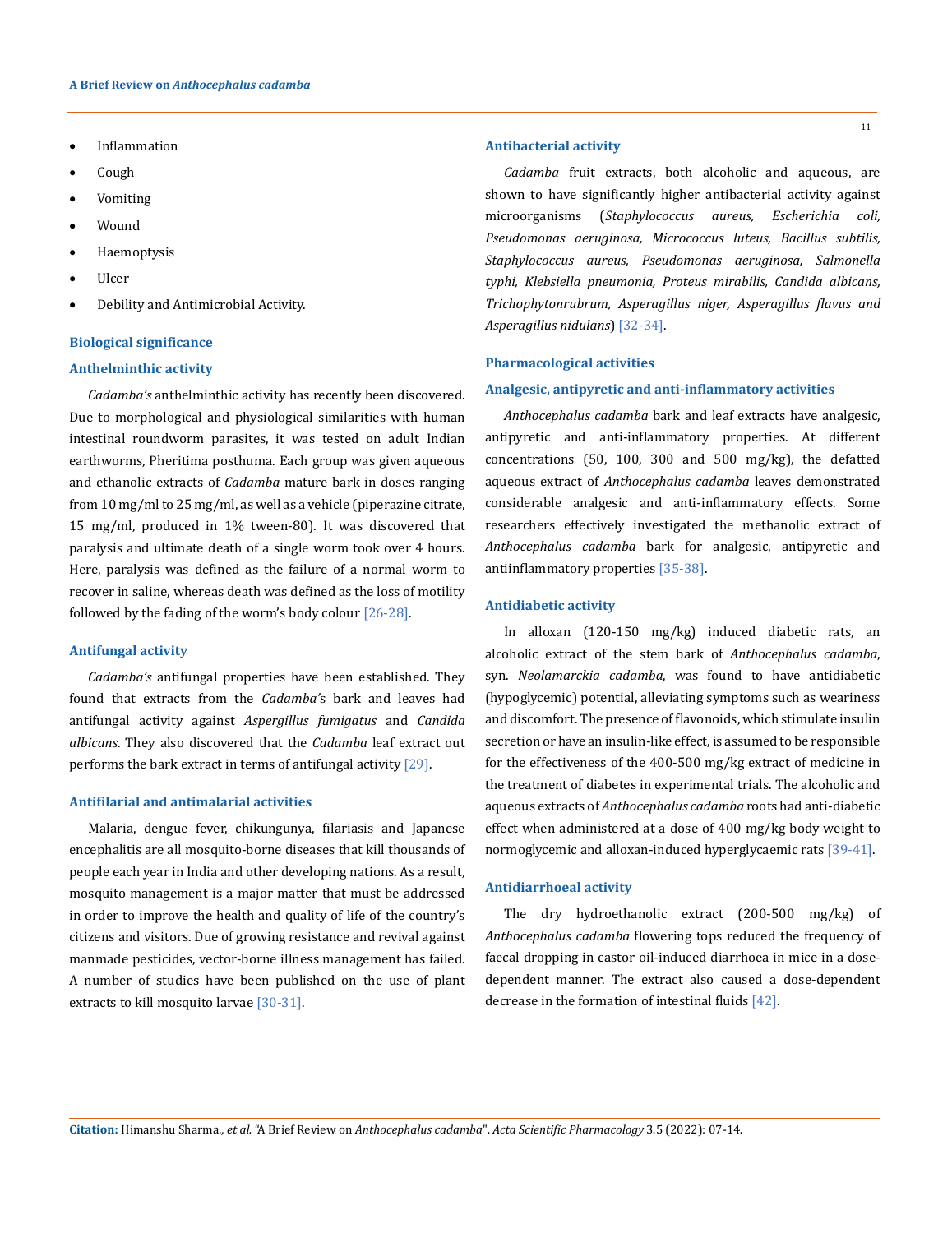#### **Diuretic and laxative activity**

The diuretic and laxative activity of various extracts of *Neolamarckia cadamba* barks were studied and it was discovered that the methanol extract (300 mg/kg) of the bark of *Neolamarckia cadamba* significantly increased urinary output (diuresis) when compared to aqueous, chloroform and petroleum ether extracts, whereas the chloroform extract (300 mg/kg) produced significant laxative property [43].

### **Anti-hepatotoxic effects**

*Anthocephalus cadamba* has been reported to have hepatoprotective properties. The presence of chlorogenic acid (CGA) identified from *Anthocephalus cadamba* is responsible for the hepatoprotective action. In CCl4-treated mice, intraperitoneal injection of CGA at a dose of 100 mg/kg for 8 days had a stronger liver protective effect than silymarin (SM). CGA's hepatoprotective properties are due to its antioxidative action. CCl4 is employed as a liver damage model [44].

#### **Hypolipidemic activity**

The workers' experiments revealed a significant reduction in lipid levels in diabetic rats induced by alloxan (150 mg/kg body weight). In dyslipidemic mice, oral administration of *Anthocephalus indicus* root extract (500 mg/kg body weight) for 30 days resulted in significant reductions in total cholesterol, phospholipids, triglycerides and lipid peroxides [45].

#### **Antioxidant activity**

By reducing lipid peroxidation and increasing superoxide dismutase (SOD) and catalase activity, *Anthocephaluscadamba* Syn. A. indicus extract has significant antioxidant action [46].

### **Antimicrobial and wound healing activity**

Antimicrobial activity has been observed in *Anthocephalus cadamba*. *Escherichia coli*, *Micrococcus luteus*, *Bacillus subtilis*, *Staphylococcus aureus, Pseudomonas aeruginosa*, *Salmonella typhi*, *Klebsiella pneumonia*, *Proteus mirabilis*, *Candida albicans*, *Trichophyton rubrum*, *Asperagillus niger*, *Asperagillus flavus* and *Asperagillus nidulans* have been reported. Experiments have also revealed that *A. cadamba* extract has a strong wound-healing ability. The aqueous extract of *A. cadamba* was also reported to be effective against the *Rathyibactertriticia* causative organism of wheat tundu disease and against animal foot and mouth disease [47-49].

#### **Anthelmintic activity**

The anthelmintic activity of aqueous and ethanolic extracts of adult *Neolamarckia cadamba* bark against earthworms, tapeworms and roundworms has been documented [50].

### **Toxicological studies**

In mouse models, the toxicity of a methanolic extract of *Anthocephalus cadamba* barks was investigated. The findings indicated that acute toxicity was observed in animal models at dosages more than 300 mg/kg, with no mortality observed at the 300 mg/kg dose. At a dose of 600 mg/kg, sub-acute toxicity was tested. According to the findings, *A. cadamba* is non-toxic at doses of 600 mg/kg [51].

### **Formulation and analytical studies**

*Anthocephalus cadamba*, in the form of churna (nygrodhadi kvatha churn) and oil, has been widely employed in ayurvedic formulations (grahanimihira taila). It is commonly utilized by tribes in the western ghats in the form of a paste to cure skin ailments. Various methods for analysing *Anthocephalus* extract have been established previously, including HPTLC, TLC and various spectroscopic techniques including as IR, Mass and NMR spectroscopy.

#### **Conclusion**

The study of therapeutic plants has recently regained popularity. The main reason for this is because the other system of treatment is connected with a slew of negative side effects that frequently result in catastrophic complications. Though *Anthocephalus cadamba* possesses a variety of therapeutic properties, it is time to investigate its medicinal potential at the molecular level using various biotechnological techniques. Only a few toxicological investigations have been published. The work could potentially be done in this approach to ensure that the plant is free to use.

### **Acknowledgement**

Authors are thankful to School of Pharmaceutical Sciences (SPS) IFTM University Moradabad.

### **Bibliography**

1. Newman DJ., *et al*[. "The influence of natural products upon](https://pubmed.ncbi.nlm.nih.gov/10888010/)  drug discovery". *[Natural Product Research](https://pubmed.ncbi.nlm.nih.gov/10888010/)* 17 (2000): 215- [234.](https://pubmed.ncbi.nlm.nih.gov/10888010/)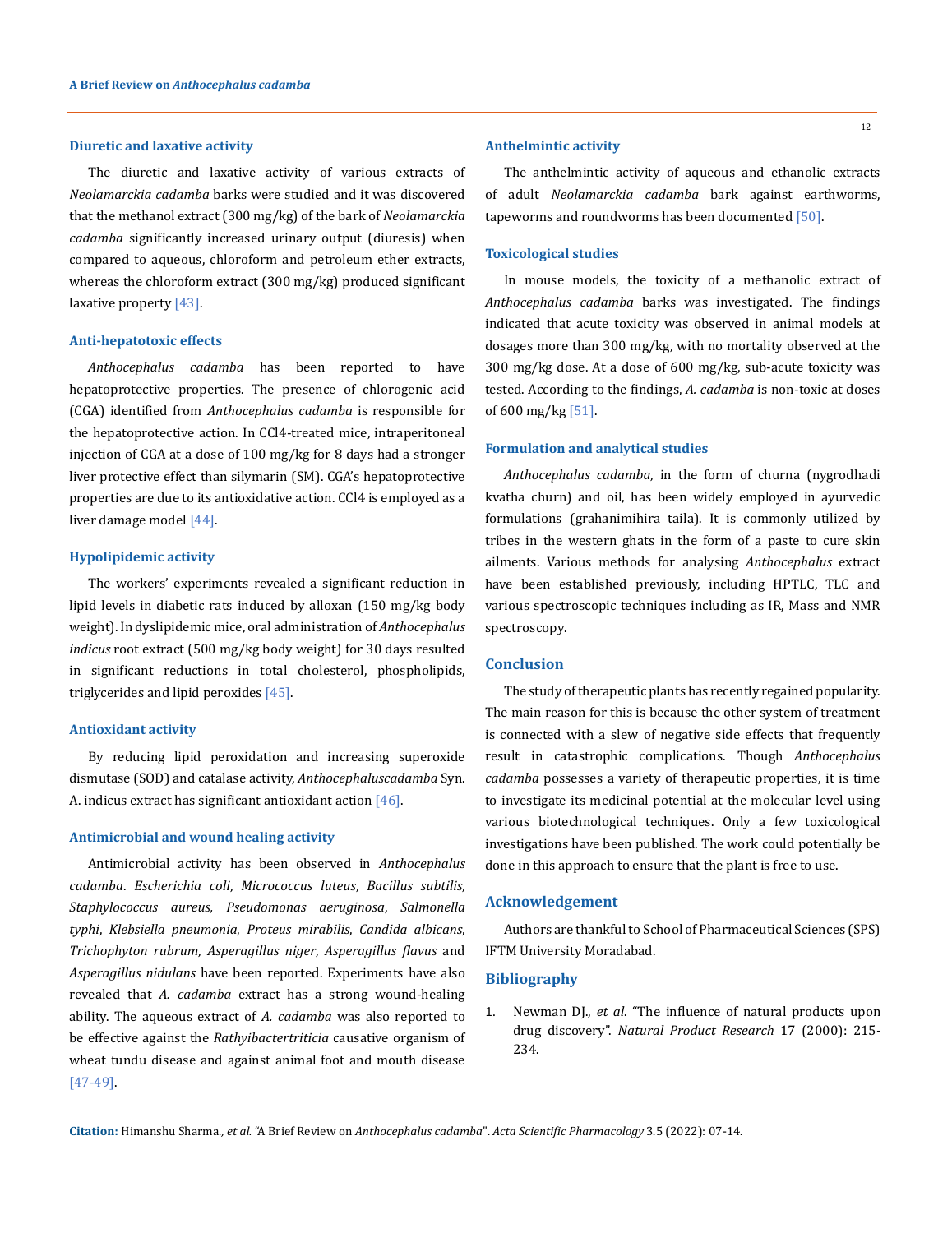- 2. Srivastava J., *et al*. "Medicinal plants: An expanding role in development". World Bank Technical Paper 320 (1996).
- 3. Uniyal SK., *et al*[. "Traditional use of medicinal plants among the](https://pubmed.ncbi.nlm.nih.gov/16545146/)  [tribal communities of Chhota Bhangal". Western Himalayan".](https://pubmed.ncbi.nlm.nih.gov/16545146/)  *[Journal of Ethnobiology and Ethnomedicine](https://pubmed.ncbi.nlm.nih.gov/16545146/)* 2 (2006): 1-14.
- 4. Dwevedi., *et al*. "*Cadamba*: A miraculous tree having enormous pharmacological implications". *Pharmacognosy Reviews* 9.18 (2015): 107 113.
- 5. Zaidan MR., *et al*[. "In vitro screening of five local medicinal](https://pubmed.ncbi.nlm.nih.gov/16883283/)  [plants for antibacterial activity using disc diffusion method".](https://pubmed.ncbi.nlm.nih.gov/16883283/)  *[Tropical Biomedicine](https://pubmed.ncbi.nlm.nih.gov/16883283/)* 22 (2005): 165-170.
- 6. Ahmad I., *et al*. "Screening of some Indian medicinal plants for their antimicrobial properties". *Journal of Ethnopharmacology* 62 (1998): 183-193.
- 7. Bhakuni DS., *et al*[. "Screening of Indian plants for biological](https://pubmed.ncbi.nlm.nih.gov/5720682/)  activity". *[Indian Journal of Experimental Biology](https://pubmed.ncbi.nlm.nih.gov/5720682/)* 7 (1969): 250- [262.](https://pubmed.ncbi.nlm.nih.gov/5720682/)
- 8. Ríos JL., *et al*[. "Medicinal plants and antimicrobial activity".](https://pubmed.ncbi.nlm.nih.gov/15964727/)  *[Journal of Ethnopharmacology](https://pubmed.ncbi.nlm.nih.gov/15964727/)* 100 (2005): 80-84.
- 9. Alekhya V., *et al*[. "Preliminary phytochemical screening](https://www.semanticscholar.org/paper/Preliminary-Phytochemical-Screening-and-Evaluation-Alekhya-Deepan/1eeb46a31d4a3e561b0a1d598a45ffd1cd1e9f5e)  [and evaluation of 230 in vitro antioxidant activity of](https://www.semanticscholar.org/paper/Preliminary-Phytochemical-Screening-and-Evaluation-Alekhya-Deepan/1eeb46a31d4a3e561b0a1d598a45ffd1cd1e9f5e)  *[Anthocephalous cadamba](https://www.semanticscholar.org/paper/Preliminary-Phytochemical-Screening-and-Evaluation-Alekhya-Deepan/1eeb46a31d4a3e561b0a1d598a45ffd1cd1e9f5e)* by using solvent extracts". *European [Journal of Biology](https://www.semanticscholar.org/paper/Preliminary-Phytochemical-Screening-and-Evaluation-Alekhya-Deepan/1eeb46a31d4a3e561b0a1d598a45ffd1cd1e9f5e)* 5 (2013): 34-37.
- 10. Kirana C., *et al*[. "Antitumor activity of extract of Zingiber](https://pubmed.ncbi.nlm.nih.gov/12881017/)  [aromaticum and its bioactive sesquiterpenoid zerumbone".](https://pubmed.ncbi.nlm.nih.gov/12881017/)  *Nutrition Cancer* [45 \(2003\): 218-225.](https://pubmed.ncbi.nlm.nih.gov/12881017/)
- 11. The wealth of India, A dictionary of Indian raw materials and industrial products. NISCAIR press publishers, New delhi (2006): 305-308.
- 12. Kapil A., *et al*[. "Antihepatotoxic effects of chlorogenic acid from](https://onlinelibrary.wiley.com/doi/abs/10.1002/ptr.2650090307)  *[Anthocephalus Cadamba"](https://onlinelibrary.wiley.com/doi/abs/10.1002/ptr.2650090307)*. *Phytotherapy Research* 9.3 (1995): [189-193.](https://onlinelibrary.wiley.com/doi/abs/10.1002/ptr.2650090307)
- 13. Sanjay PU., *et al*. "Antimicrobial, wound healing and antioxidant activities of *Anthocephalus Cadamba"*. *African Journal of Traditional, Complementary and Alternative Medicines* 4.4 (2007): 481-487.
- 14. Ambujakshi HR., *et al*. "Analgesic activity of *Anthocephalus Cadamba* leaf extract". *Journal of Ppharmacy Research* 2 (2009): 1279-1280.
- 15. Prajapati., *et al*. "A handbook of medicinal plants: A complete source book". Agrobios (India) publisher Jodhpur (2007): 52- 53.
- 16. Brown R., *et al*. "Anthocephalus alkaloids: cadamine and isocadamine". *Tetrahedron Letters* 19 (1976): 1629- 1630.
- 17. Banerji N., *et al*. "New saponin from stem bark of Anthocephalus Cadamba Miq". *Indian Journal of Chemistry (Section B)* 15 (1977): 654-655.
- 18. Nandkarni's KM. "Indian materia medica". Bombay popular prakashan, Mumbai (2002): 118-119 (2002).
- 19. Kirtikar KR and Basu BD. "Indian medicinal plants". IInd ed. Lalit mohan basu publishers, Allahabad (1999): 1250-1252.
- 20. Kapil A., *et al*. "Antihepatotoxic effects of chlorogenic acid from Anthocephalus cadamba". *Phytotherapy Research* 9.3 (1995): 189-193.
- 21. Nandkarni's KM. "Indian materia medica". Bombay popular prakashan, Mumbai (1999): 118-119.
- 22. Sahu NP., *et al*[. "A new triterpenic acid from Anthocephalus](https://agris.fao.org/agris-search/search.do?recordID=US201303098305)  Cadamba Miq". *[Indian Journal of Pharmaceutical Sciences](https://agris.fao.org/agris-search/search.do?recordID=US201303098305)* 12 [\(1974\): 284-286.](https://agris.fao.org/agris-search/search.do?recordID=US201303098305)
- 23. Brown RT., *et al*[. "Anthocephalus alkaloids, cadambine and](https://www.sciencedirect.com/science/article/abs/pii/S0040403901826034)  [3α dihydrocadambine".](https://www.sciencedirect.com/science/article/abs/pii/S0040403901826034) *Tetrahedron Letter* 23 (1974): 1957- [1959.](https://www.sciencedirect.com/science/article/abs/pii/S0040403901826034)
- 24. Brown RT., *et al*. "Heartwood of cadamba contains glucoalkaloids of isodihydrocadambine". *Tetrahedron Letter* 29 (1974): 3335-3338.
- 25. Richard T., *et al*. "Anthocephalus alkaloids: cadamine and isocadamine". *Tetrahedron Letter* 19 (1976): 1629-1630.
- 26. Acharyya S., *et al*[. "Screening of Anthocephalus cadamba](https://www.researchgate.net/publication/268176774_Screening_of_Anthocephalus_cadamba_Roxb_Miq_Root_for_Antimicrobial_and_Anthelmintic_activities)  [\(roxb.\) miq. root for antimicrobial and anthelmintic activities".](https://www.researchgate.net/publication/268176774_Screening_of_Anthocephalus_cadamba_Roxb_Miq_Root_for_Antimicrobial_and_Anthelmintic_activities)  *[International Journal of Research in Pharmaceutical and](https://www.researchgate.net/publication/268176774_Screening_of_Anthocephalus_cadamba_Roxb_Miq_Root_for_Antimicrobial_and_Anthelmintic_activities)  [Biomedical Sciences](https://www.researchgate.net/publication/268176774_Screening_of_Anthocephalus_cadamba_Roxb_Miq_Root_for_Antimicrobial_and_Anthelmintic_activities)* 2 (2011): 297-300.
- 27. [Dogra SC. "Antimicrobial agents used in ancient India".](https://pubmed.ncbi.nlm.nih.gov/11622480/) *Indian [Journal of History of Science](https://pubmed.ncbi.nlm.nih.gov/11622480/)* 22 (1987): 164-169.
- 28. Ghosh T., *et al*[. "Anthelmintic activity of](https://www.researchgate.net/publication/298095566_Anthelmintic_activity_of_Bacopa_monierri) *Bacopa monierri"*. *[Indian Journal of Natural Products](https://www.researchgate.net/publication/298095566_Anthelmintic_activity_of_Bacopa_monierri)* 21 (2005): 16-19.
- 29. Patel DA., *et al*[. "Evaluation of antifungal activity of](https://www.researchgate.net/publication/281168089_Evaluation_of_antifungal_activity_of_Neolamarckia_cadamba_roxb_bosser_leaf_and_bark_extract)  *Neolamarckia cadamba* [\(roxb.\) bosser leaf and bark extract".](https://www.researchgate.net/publication/281168089_Evaluation_of_antifungal_activity_of_Neolamarckia_cadamba_roxb_bosser_leaf_and_bark_extract)  *[International Research Journal of Pharmacy](https://www.researchgate.net/publication/281168089_Evaluation_of_antifungal_activity_of_Neolamarckia_cadamba_roxb_bosser_leaf_and_bark_extract)* 2 (2011): 192- [193.](https://www.researchgate.net/publication/281168089_Evaluation_of_antifungal_activity_of_Neolamarckia_cadamba_roxb_bosser_leaf_and_bark_extract)

**Citation:** Himanshu Sharma*., et al.* "A Brief Review on *Anthocephalus cadamba*". *Acta Scientific Pharmacology* 3.5 (2022): 07-14.